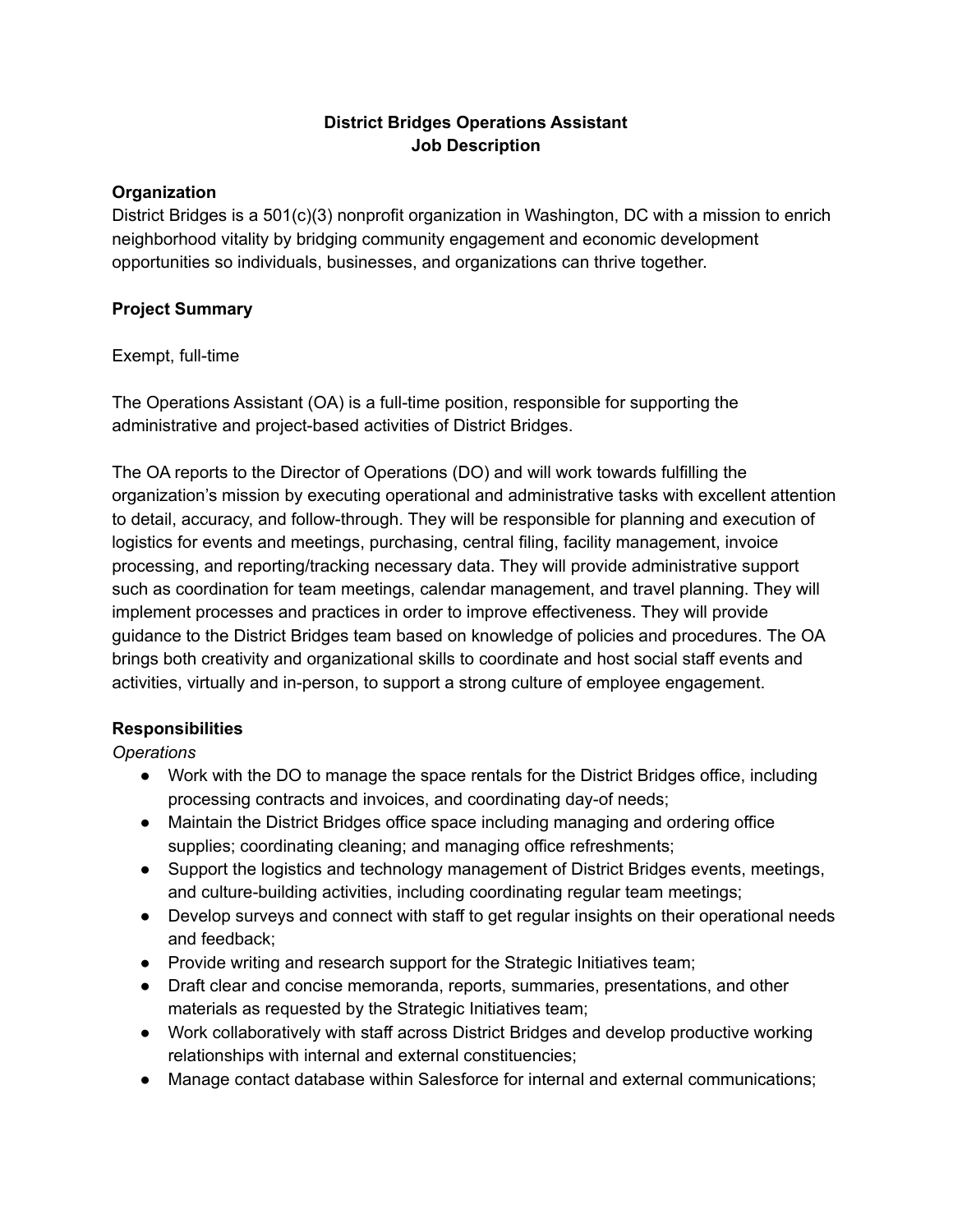- Ensure the District Bridges website stays up-to-date (WordPress), and liaise with contractors to support site maintenance;
- Support the DO with developing, planning, and executing all logistics tied to general District Bridges events, including coordinating stakeholders and staff, drafting content and materials, developing agendas, tracking large volumes of information, planning event logistics, managing execution of events, and performing event close-out duties and responsibilities;
- Demonstrate sensitivity in handling confidential information;
- Act independently on assigned tasks and exercise independent judgment based on analysis and experience, referring difficult questions and unusual problems to the DO; and
- Proactively identify tasks and action items that need to be completed to ensure seamless implementation of meetings, events, and initiatives.

## *Financial Management*

- Assist the DO with grant reporting, compiling expense reports and payment justifications for several large government grants;
- Monitor ongoing vendor contracts and relationships, ensuring fulfillment of scope and timely payment; and
- Reconcile monthly credit card expenses, ensuring receipts and supporting documentation are submitted to the accounting team.

# *Organization*

- Participate in annual goal setting and workplanning using EOS (Entrepreneurial Operating System), ensuring that all activities map to the overarching organizational goals and adhere to the District Bridges Strategy Screen;
- Participate in a vertical and horizontal Annual Review Process; and
- Support team members with projects, events, etc. as available.

### **Skills, Knowledge, and Experience**

- High School Diploma or GED required
- Bachelor's degree preferred
- 1-2 years experience in administrative processes, business writing, events/meeting coordination, organizing time, and managing diverse activities to meet deadlines
- Technically proficient, with experience in project management (Asana) and CRM systems (Salesforce) preferred
- Ability to communicate easily, respectfully, and professionally with stakeholders of all ages, ethnicities, and socio-economic backgrounds is required
- A collaborative and cooperative mindset is required

### **Physical Requirements**

This role consistently operates a computer and other office productivity machinery.